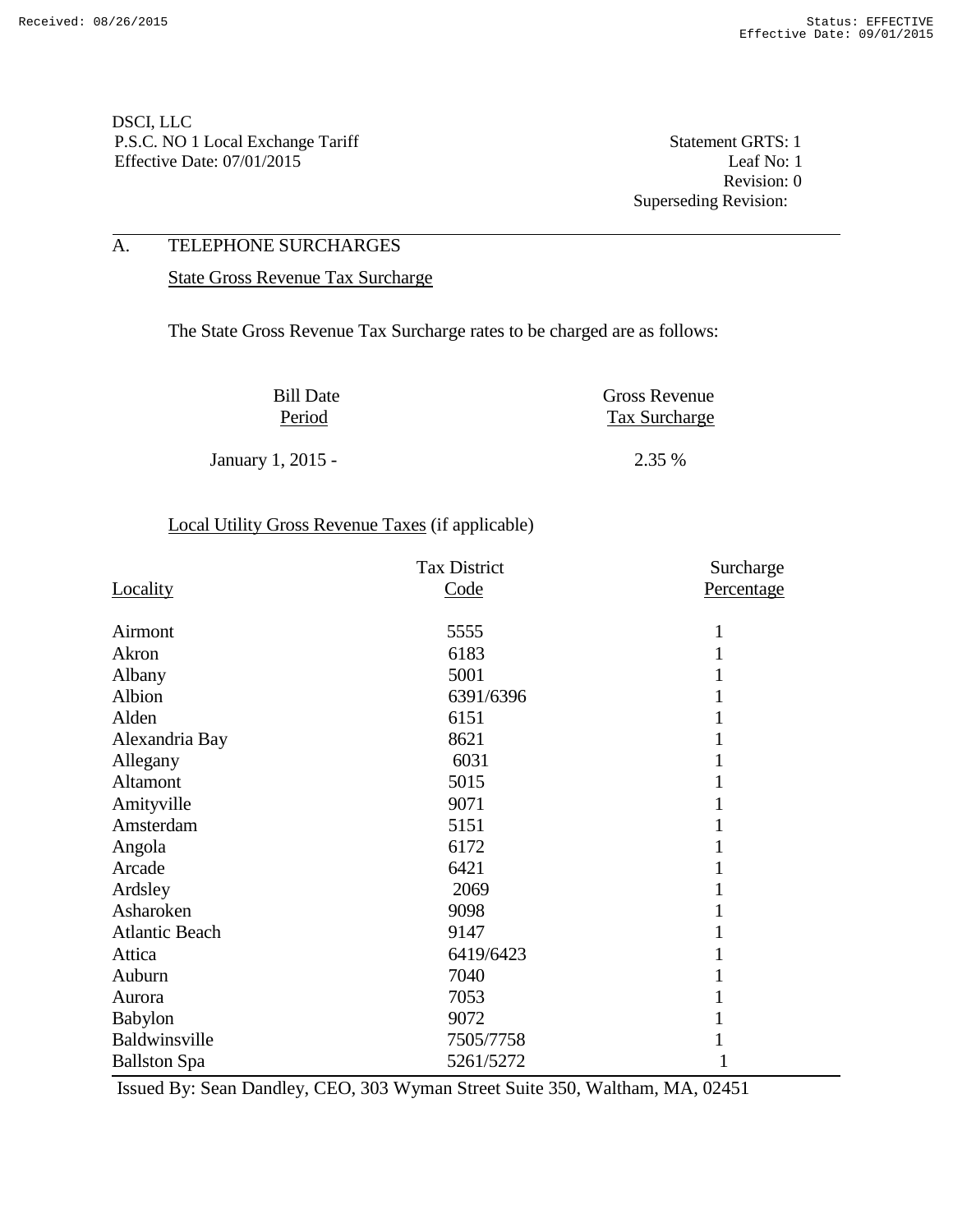Revision: 0 Superseding Revision:

|                       | <b>Tax District</b> | Surcharge    |
|-----------------------|---------------------|--------------|
| Locality              | Code                | Percentage   |
| Batavia               | 6214                | 1            |
| <b>Bath</b>           | 7664/7665           | 1            |
| Bayville              | 9043                |              |
| Beacon                | 5061                | 1            |
| Bellerose             | 9048                |              |
| <b>Belle Terre</b>    | 9122                |              |
| Bellport              | 9074                | 1            |
| Binghamton            | 7482                |              |
| <b>Black River</b>    | 8269/8272           | 1            |
| Blasdell              | 6174                | 1            |
| <b>Brightwaters</b>   | 9091                |              |
| Bronxville            | 2066                | 1            |
| <b>Brookville</b>     | 9137                | 1            |
| Brownville            | 8276                | 1            |
| <b>Buffalo</b>        | 6158                | 3            |
| Camden                | 8417                | 1            |
| Camillus              | 7735                | 1            |
| Canaseraga            | 7006                |              |
| Canastota             | 8364                | 1            |
| Canisteo              | 7670                | 1            |
| Canton                | 8282                |              |
| Carthage              | 8283                | 1            |
| Castleton-on-Hudson   | 5248                | 1            |
| Catskill              | 5133                | 1            |
| Cattaraugus           | 6056                |              |
| Cayuga                | 7042                | 1            |
| Cayuga Heights        | 7751                | 1            |
| Cedarhurst            | 9063                |              |
| <b>Cherry Creek</b>   | 6099                | 1            |
| <b>Chestnut Ridge</b> | 5552                | 1            |
| Chittenango           | 7374                | $\mathbf{1}$ |
| Clayton               | 8624                | 1            |
| Cleveland             | 7542                |              |
| Clyde                 | 7837                |              |
| Cobleskill            | 8852                |              |
| Cohoes                | 5005                |              |
| Colonie               | 5008                | 1            |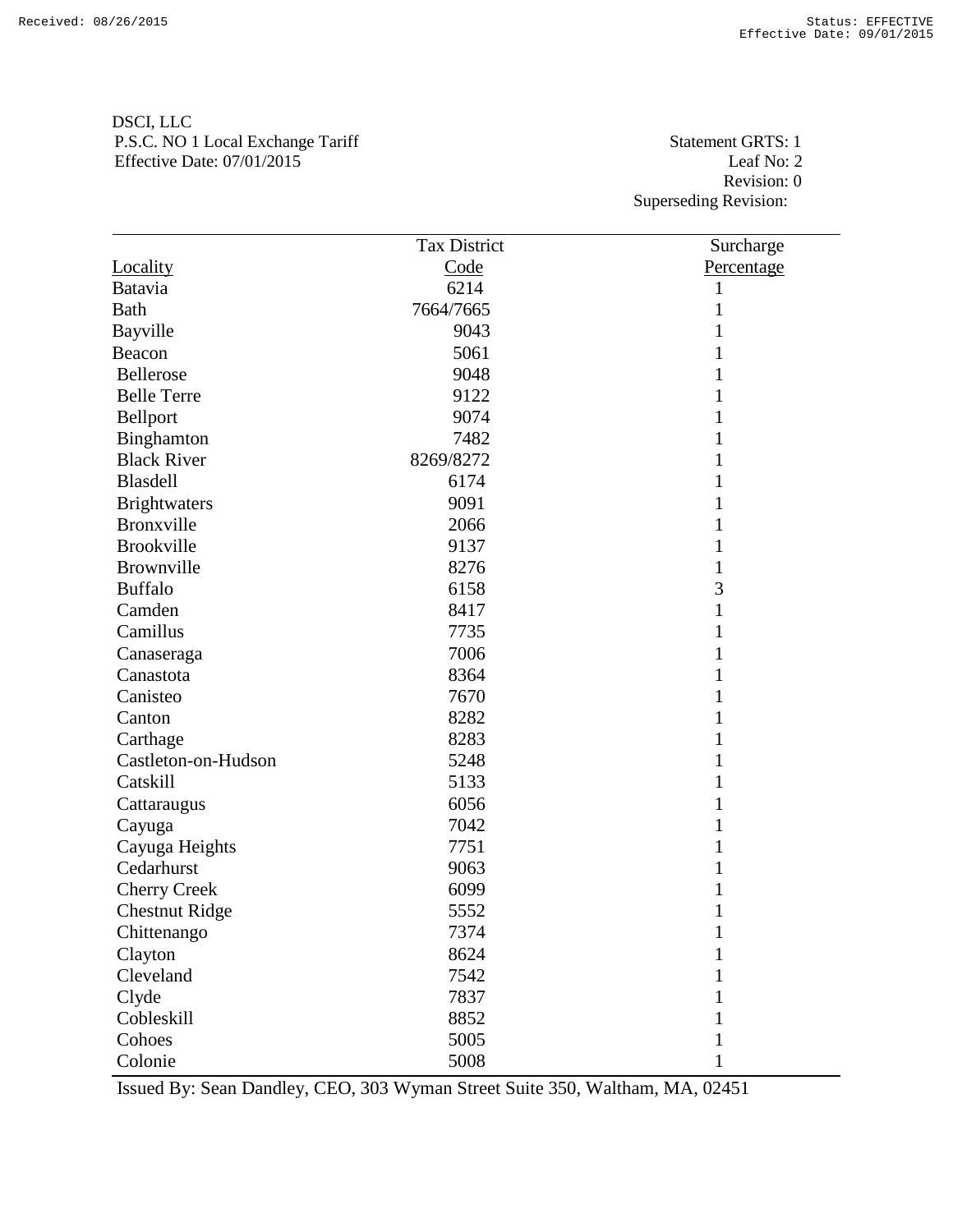Revision: 0 Superseding Revision:

|                       | <b>Tax District</b> | Surcharge  |
|-----------------------|---------------------|------------|
| Locality              | Code                | Percentage |
| Cooperstown           | 8579/8587           | 1          |
| Corning               | 7674                | 1          |
| Cornwall              | 5185                |            |
| Cortland              | 7162                | 1          |
| <b>Cove Neck</b>      | 9102                |            |
| Croton-on-Hudson      | 2063                | 1          |
| Deferiet              | 8287                | 1          |
| Depew                 | 6160/6178           | 1          |
| Dobbs Ferry           | 2070                | 1          |
| Dolgeville            | 8212/8245           | 1          |
| Dunkirk               | 6102                | 1          |
| East Aurora           | 6155                | 1          |
| <b>East Hampton</b>   | 9093                | 1          |
| <b>East Hills</b>     | 9128                | 1          |
| East Rockaway         | 9022/9066           | 1          |
| <b>East Syracuse</b>  | 7476                | 1          |
| <b>East Williston</b> | 9056                | 1          |
| Elbridge              | 7478                |            |
| Elmira                | 7516                | 1          |
| Elmira Heights        | 7517/7520           | 1          |
| Elmsford              | 2071                | 1          |
| Endicott              | 7499                | 1          |
| Farmingdale           | 9040                | 1          |
| Farnham               | 6157                | 1          |
| Fayetteville          | 7763                | 1          |
| Fishkill              | 5067                | 1          |
| <b>Floral Park</b>    | 9023/9033           | 1          |
| <b>Flower Hill</b>    | 9125                |            |
| Forestville           | 6113                |            |
| Fort Ann              | 8473                |            |
| Fort Edward           | 8430                | 1          |
| Frankfort             | 8235                |            |
| Freeport              | 9024                |            |
| Galway                | 5259                |            |
| Garden City           | 9044/9145           |            |
| Geneva                | 7351                |            |
| Glen Cove             | 9042                |            |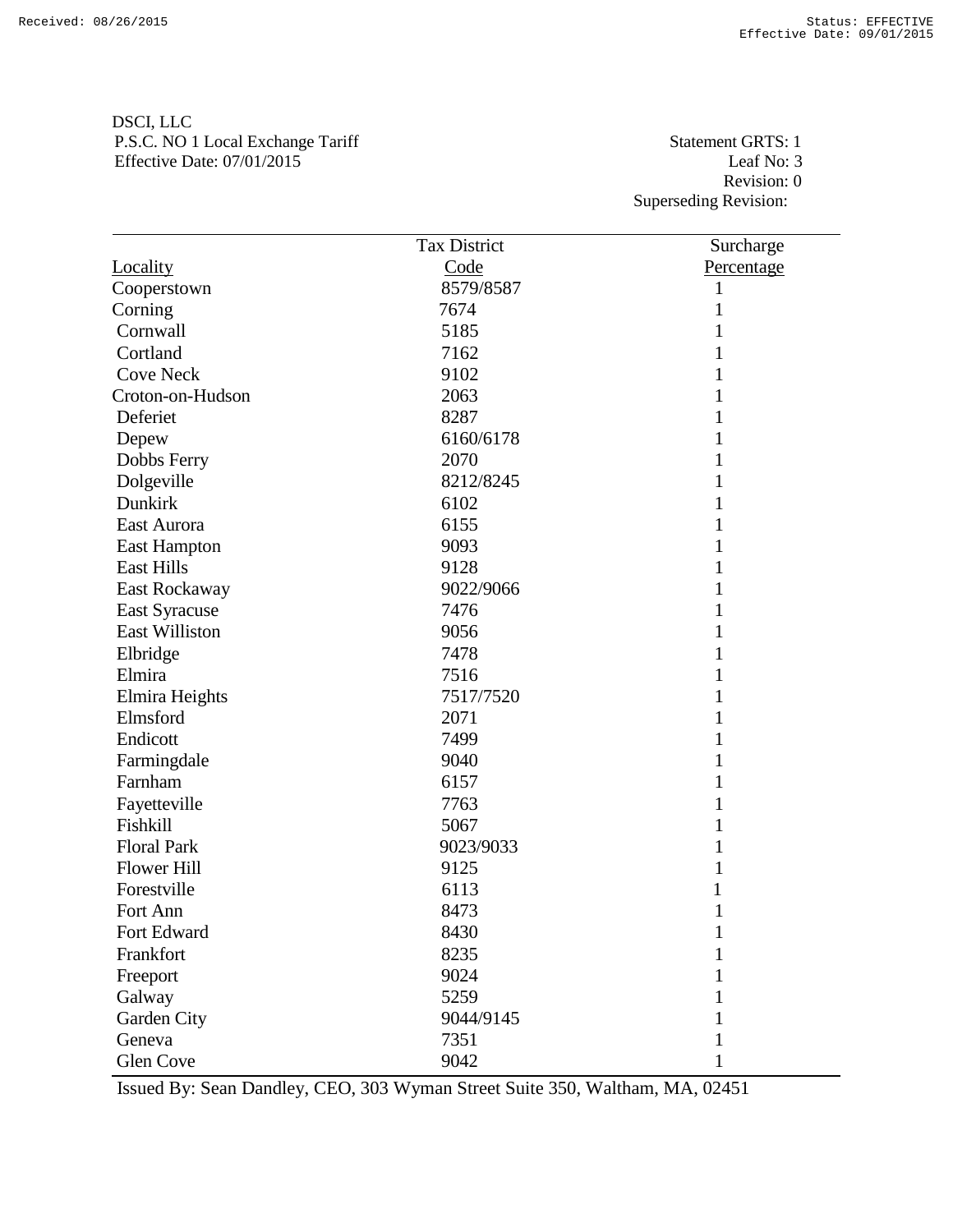Revision: 0 Superseding Revision:

|                           | <b>Tax District</b> | Surcharge   |
|---------------------------|---------------------|-------------|
| Locality                  | Code                | Percentage  |
| Glenpark                  | 8278/8305           | 1           |
| <b>Glens Falls</b>        | 8407                | 1           |
| Gouverneur                | 8310                |             |
| Gowanda                   | 6061/6165           |             |
| Grand View-On-Hudson      | 5536                |             |
| <b>Great Neck</b>         | 9049                |             |
| <b>Great Neck Estates</b> | 9034                |             |
| <b>Great Neck Plaza</b>   | 9120                |             |
| Greenwich                 | 8426/8432           | 1           |
| Greenwood Lake            | 5525                |             |
| Groton                    | 7746                |             |
| Hamburg                   | 6175                |             |
| Hamilton                  | 8361                |             |
| Harrison                  | 2076                |             |
| Hastings-on-Hudson        | 2072                |             |
| Haverstraw                | 5533                |             |
| Head of the Harbor        | 7114                |             |
| Hempstead                 | 9025                |             |
| Herkimer                  | 8240                |             |
| Hewlett Bay Park          | 9113                |             |
| Hewlett Harbor            | 9067                |             |
| <b>Hewlett Neck</b>       | 9103                |             |
| <b>Highland Falls</b>     | 2194                |             |
| Hillburn                  | 5541                |             |
| Hobart                    | 8205                |             |
| Homer                     | 7163/7169           |             |
| <b>Hoosick Falls</b>      | 5234                |             |
| Hornell                   | 7680                |             |
| Hudson                    | 5032                |             |
| <b>Hudson Falls</b>       | 8438                |             |
| Huntington Bay            | 9097                | $\mathbf 1$ |
| <b>Ilion</b>              | 8237                | 1           |
| Irvington                 | 2073                |             |
| <b>Island Park</b>        | 9068                |             |
| Ithaca                    | 7748                |             |
| Johnson City              | 7500                |             |
| Jordan                    | 7738                | 1           |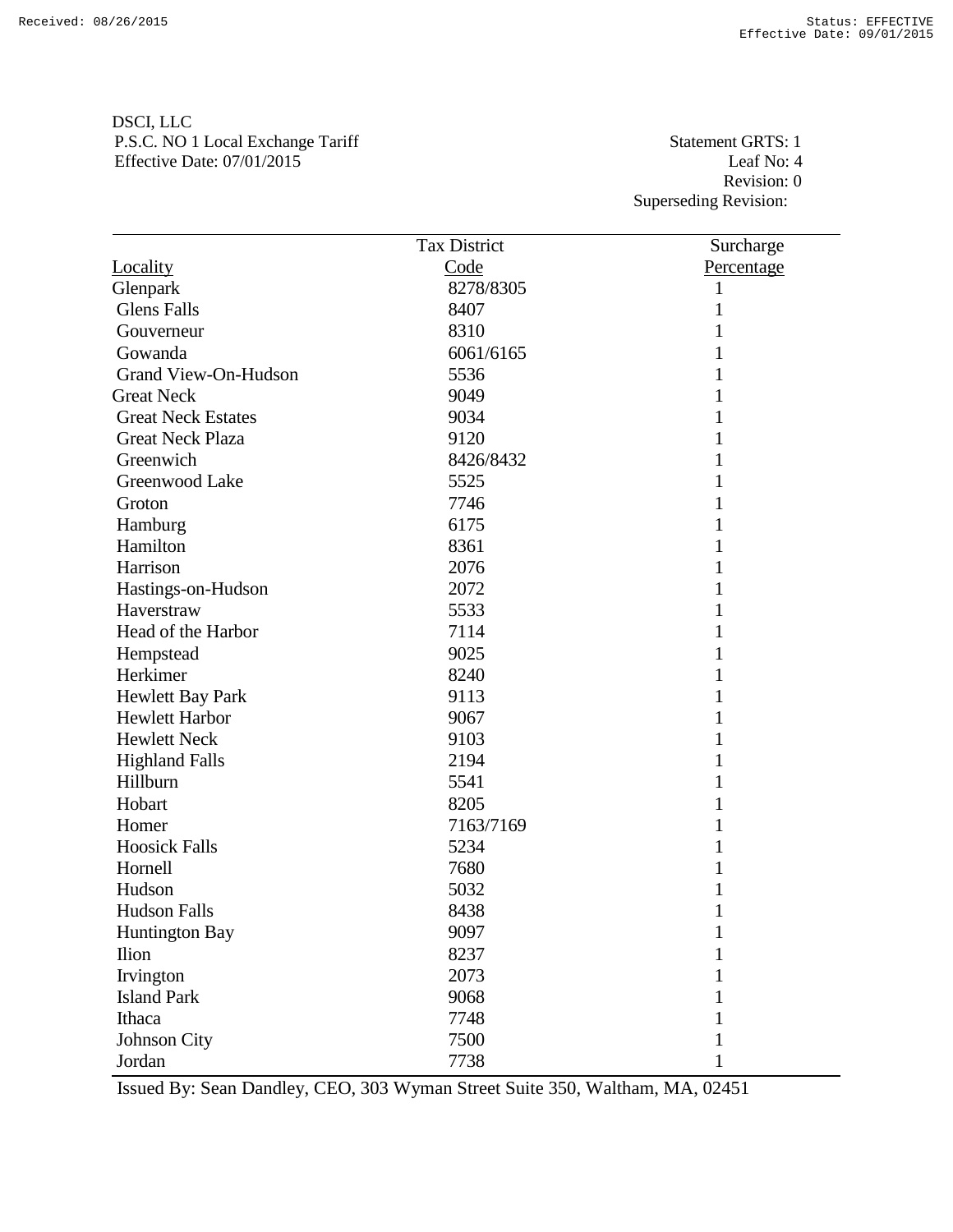Revision: 0 Superseding Revision:

|                      | <b>Tax District</b> | Surcharge    |
|----------------------|---------------------|--------------|
| Locality             | Code                | Percentage   |
| Kaser                | 5554                |              |
| Kenmore              | 6188                |              |
| Kensington           | 9047                |              |
| <b>Kings Point</b>   | 9051                |              |
| Kingston             | 5366                |              |
| Lackawanna           | 6180                |              |
| Lake George          | 8410                |              |
| Lake Grove           | 9149                |              |
| Lake Placid          | 8534                |              |
| <b>Lake Success</b>  | 9059                |              |
| Lancaster            | 6179                |              |
| Lansing              | 7760                |              |
| Larchmont            | 2079                |              |
| Lattington           | 9130                |              |
| <b>Laurel Hollow</b> | 9057                |              |
| Lawrence             | 9064                |              |
| Lewiston             | 6324                |              |
| Liberty              | 5337                |              |
| Lindenhurst          | 9096                |              |
| <b>Little Falls</b>  | 8243                |              |
| Liverpool            | 7496                |              |
| Lloyd Harbor         | 9100                |              |
| Lockport             | 6326                |              |
| Long Beach           | 9027                |              |
| Lynbrook             | 9028                |              |
| Lyndonville          | 6405                |              |
| Lyons                | 7825                |              |
| Macedon              | 7824                |              |
| Malone               | 8563                |              |
| Malverne             | 9045                |              |
| Mamaroneck           | 2080/2100           | $\mathbf{1}$ |
| Manorhaven           | 9121                |              |
| Massapequa Park      | 9135                |              |
| Massena              | 8328/8350           |              |
| Matinecock           | 9110                |              |
| McGraw               | 7164                |              |
| Mechanicville        | 5269                | 1            |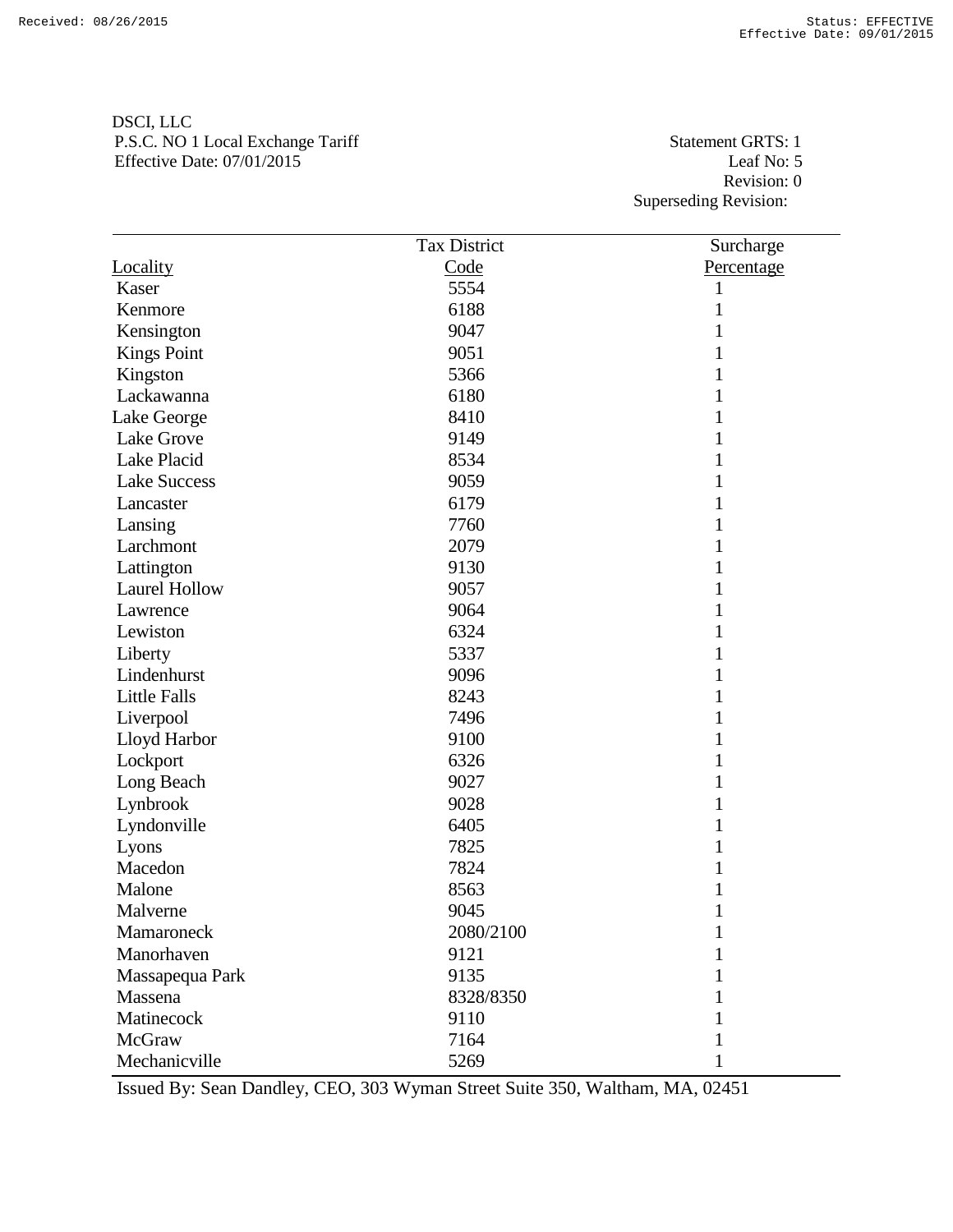Revision: 0 Superseding Revision:

|                      | <b>Tax District</b> | Surcharge    |
|----------------------|---------------------|--------------|
| Locality             | Code                | Percentage   |
| Medina               | 6401/6403           | 1            |
| Mexico               | 7551                | 1            |
| Middleport           | 6322/6335           |              |
| Millbrook            | 5089                | 1            |
| Mineola              | 9035/9146           | 1            |
| Minoa                | 7778                | 1            |
| Montebello           | 5553                | 1            |
| Monticello           | 5343                | 1            |
| <b>Montour Falls</b> | 7609/7604           | 1            |
| Moravia              | 7059                | 1            |
| <b>Mount Kisco</b>   | 2087                |              |
| <b>Mount Vernon</b>  | 2085                | 1            |
| <b>Munsey Park</b>   | 9119                | 1            |
| Muttontown           | 9129                | 1            |
| Newark               | 7826                | 1            |
| Newburgh             | 5202                | 1            |
| New Hempstead        | 5551                | 1            |
| New Hyde Park        | 9108/9109           | 1            |
| <b>New Paltz</b>     | 5372                | 1            |
| New Rochelle         | 2088                | $\mathbf{1}$ |
| New Square           | 5547                | $\mathbf{1}$ |
| New York City        |                     |              |
| <b>Brooklyn</b>      | 1500                | 1            |
| <b>Bronx</b>         | 1001                | 1            |
| Manhattan            | 1002                | 1            |
| Queens               | 1600                | 1            |
| <b>Staten Island</b> | 1400                | 1            |
| <b>Rikers Island</b> | 1300                |              |
| Niagara Falls        | 6330                | 1            |
| North Collins        | 6185                | 1            |
| North Haven          | 9139                | $\mathbf{1}$ |
| North Hills          | 9117                | 1            |
| North Hornell        | 7709                |              |
| Northport            | 9080                |              |
| North Syracuse       | 7779/7782           |              |
| North Tarrytown      | 2083                |              |
| North Tonawanda      | 6339                | 1            |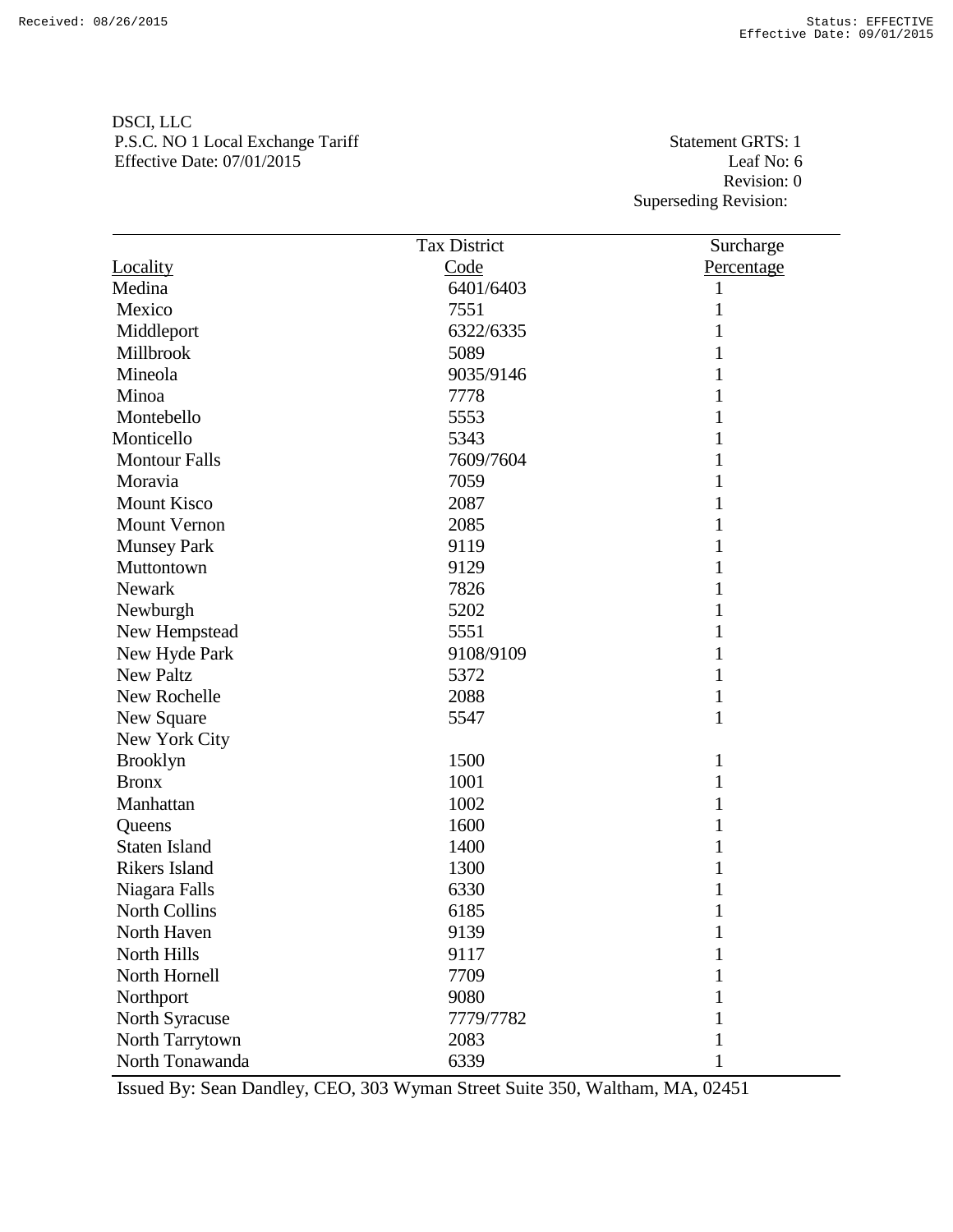Revision: 0 Superseding Revision:

|                        | <b>Tax District</b> | Surcharge    |
|------------------------|---------------------|--------------|
| Locality               | Code                | Percentage   |
| Norwood                | 8332/8380           | 1            |
| <b>Nyack</b>           | 5537/5545           |              |
| Oakfield               | 6225                |              |
| Ocean Beach            | 9094                |              |
| Ogdensburg             | 8381                |              |
| Old Brookville         | 9118                |              |
| Old Field              | 9101                |              |
| Old Westbury           | 9143/9050           |              |
| Olean                  | 6057                |              |
| Oneida                 | 8370/8732           |              |
| Oneonta                | 8591                |              |
| <b>Orchard Park</b>    | 6194                |              |
| Ossining               | 2093                |              |
| Oswego                 | 7554                | 1            |
| Owego                  | 7720                |              |
| <b>Oyster Bay Cove</b> | 9136                |              |
| <b>Painted Post</b>    | 7677                |              |
| Palmyra                | 7823                |              |
| Patchogue              | 9075                |              |
| Peekskill              | 2064                |              |
| Pelham                 | 2095                |              |
| Pelham Manor           | 2096                |              |
| Penn Yan               | 7466/7472/7784      | 1            |
| Philmont               | 5024                |              |
| Piermont               | 5538                |              |
| Plandome               | 9036                | 1            |
| Plandome Heights       | 9116                |              |
| Plattsburgh            | 8521                |              |
| Pleasantville          | 2084                |              |
| Pomona                 | 5548/5549           |              |
| Port Chester           | 2101                | $\mathbf{1}$ |
| Port Dickinson         | 7487                |              |
| Port Jefferson         | 9148                |              |
| Portville              | 6063                |              |
| Port Washington North  | 9142                |              |
| Potsdam                | 8387                |              |
| Poughkeepsie           | 5079                |              |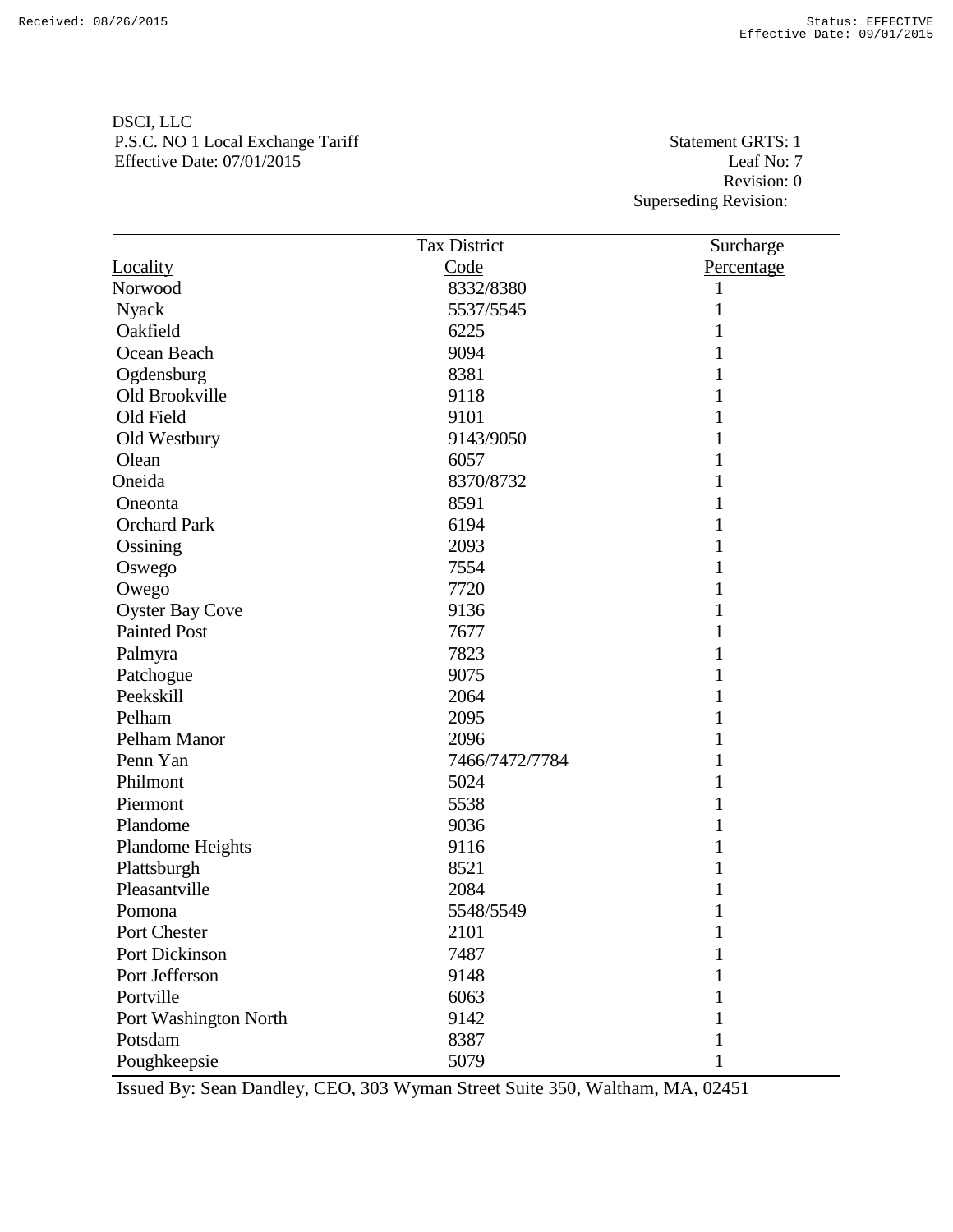Revision: 0 Superseding Revision:

|                          | <b>Tax District</b> | Surcharge  |
|--------------------------|---------------------|------------|
| Locality                 | Code                | Percentage |
| Quogue                   | 9111                | 1          |
| Rensselaer               | 5242                |            |
| <b>Richfield Springs</b> | 0884                | 1          |
| Richville                | 8389                |            |
| Riverside (Steuben Cty.) | 7708                |            |
| <b>Rockville Centre</b>  | 9030                | 1          |
| Rome                     | 8433/8452           | 1          |
| Rosyln                   | 9138                | 1          |
| <b>Roslyn Estates</b>    | 9126                | 1          |
| Roslyn Harbor            | 9133/9134           | 1          |
| <b>Round Lake</b>        | 5265                | 1          |
| <b>Russell Gardens</b>   | 9131                |            |
| Rye                      | 2102                | 1          |
| <b>Rye Brook</b>         | 2099                | 1          |
| <b>Sackets Harbor</b>    | 8297                |            |
| Saddle Rock              | 9037                | 1          |
| Sag Harbor               | 9078/9086           | 1          |
| Salamanca                | 6068                | 1          |
| Saltaire                 | 7092                | 1          |
| <b>Sands Point</b>       | 9038                | 1          |
| Saranac Lake             | 8535/8538/8561      | 1          |
| Saratoga Springs         | 5279/5280           |            |
| Scarsdale                | 2103                | 1          |
| Schaghticoke             | 5245                | 1          |
| Schenectady              | 5306                |            |
| Scotia                   | 5302                | 1          |
| Sea Cliff                | 9041                | 1          |
| Seneca Falls             | 7640                |            |
| <b>Sharon Springs</b>    | 8863                |            |
| <b>Silver Creek</b>      | 6114                |            |
| Skaneateles              | 7771                | 1          |
| Sloan                    | 6161                | 1          |
| Sloatsburhg              | 5511                | 1          |
| Sodus Point              | 7818                |            |
| Solvay                   | 7755                |            |
| South Dayton             | 6081                |            |
| South Floral Park        | 9055                |            |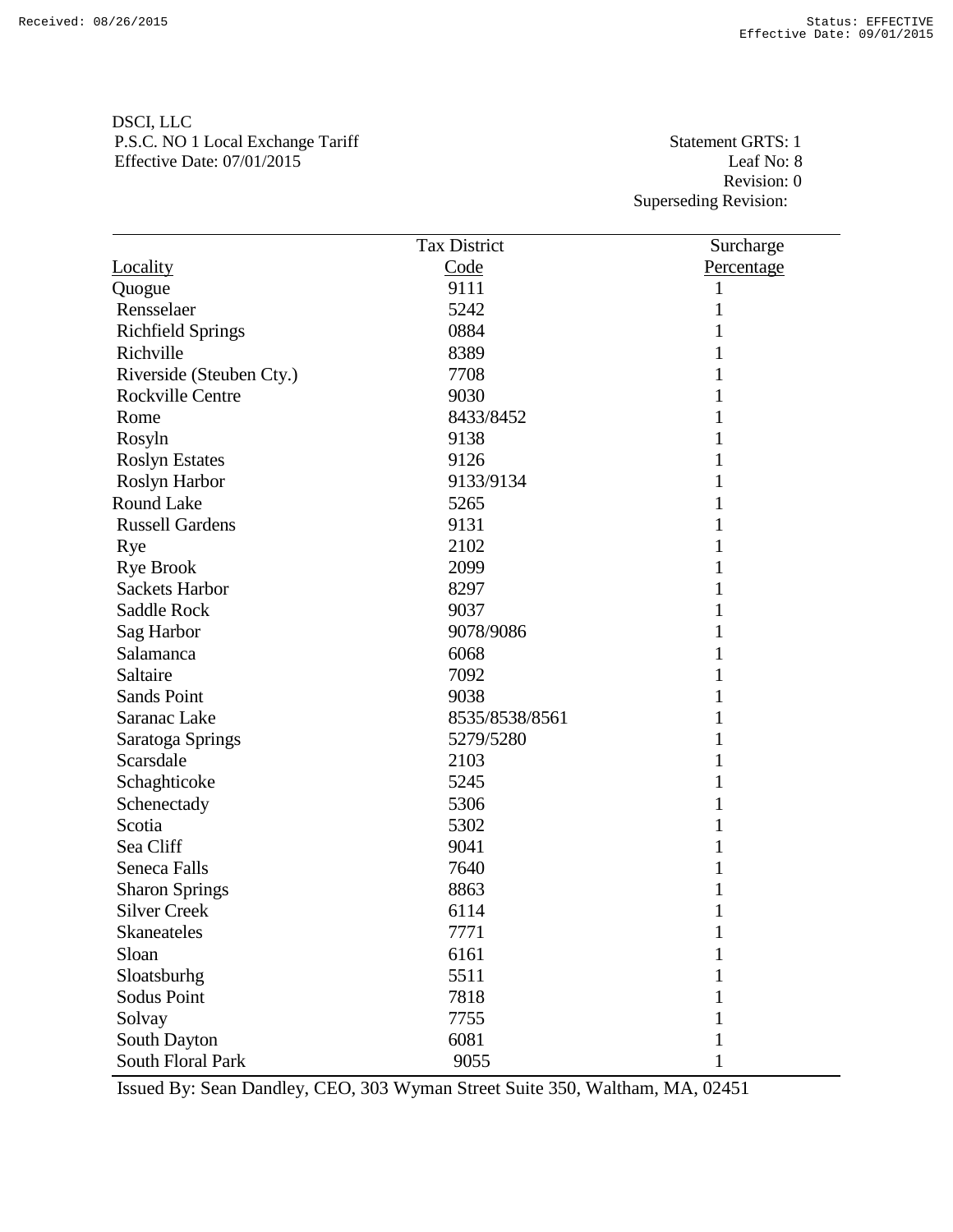| DSCI, LLC                         |
|-----------------------------------|
| P.S.C. NO 1 Local Exchange Tariff |
| Effective Date: $07/01/2015$      |

Statement GRTS: 1 Leaf No: 9 Revision: 0 Superseding Revision:

|                          | <b>Tax District</b> | Surcharge    |
|--------------------------|---------------------|--------------|
| Locality                 | Code                | Percentage   |
| <b>South Glens Falls</b> | 8274                | 1            |
| Southhampton             | 9087                | 1            |
| South Nyack              | 5539                |              |
| <b>Spring Valley</b>     | 5542/5546           | 1            |
| Springville              | 6167                |              |
| Stamford                 | 8112/8113           | 1            |
| <b>Stewart Manor</b>     | 9107                | 1            |
| Suffern                  | 5543                | 1            |
| Sylan Beach              | 8453                | 1            |
| Syracuse                 | 7501                | 1            |
| Tarrytown                | 2074                | 1            |
| The Branch               | 9104                | 1            |
| Thomaston                | 9132                | 1            |
| Tonawanda                | 6189                | 1            |
| Troy                     | 5250                | 1            |
| Tuckahoe                 | 2067                | 1            |
| Tully                    | 7774                | 1            |
| <b>Tupper Lake</b>       | 8545                |              |
| <b>Union Springs</b>     | 7066                | 1            |
| <b>Upper Brookville</b>  | 9141                | 1            |
| <b>Upper Nyack</b>       | 5531                | 1            |
| Utica                    | 8441                | 1            |
| <b>Valley Falls</b>      | 5240/5246           | 1            |
| <b>Valley Stream</b>     | 9052/9061           | 1            |
| <b>Victory Mills</b>     | 8278                |              |
| Voorheesville            | 5014                | 1            |
| Waddington               | 8395                | 1            |
| <b>Wappingers Falls</b>  | 5087/5078           |              |
| Waterloo                 | 7633/7644           | 1            |
| Watertown                | 8314                | 1            |
| Watervliet               | 5007                | $\mathbf{1}$ |
| <b>Watkins Glen</b>      | 7605/7612           |              |
| Weedsprot                | 7044                |              |
| Wellsville               | 6016                |              |
| <b>Wesley Hills</b>      | 5550                |              |
| Westbury                 | 9140                |              |
| <b>West Carthage</b>     | 8396                |              |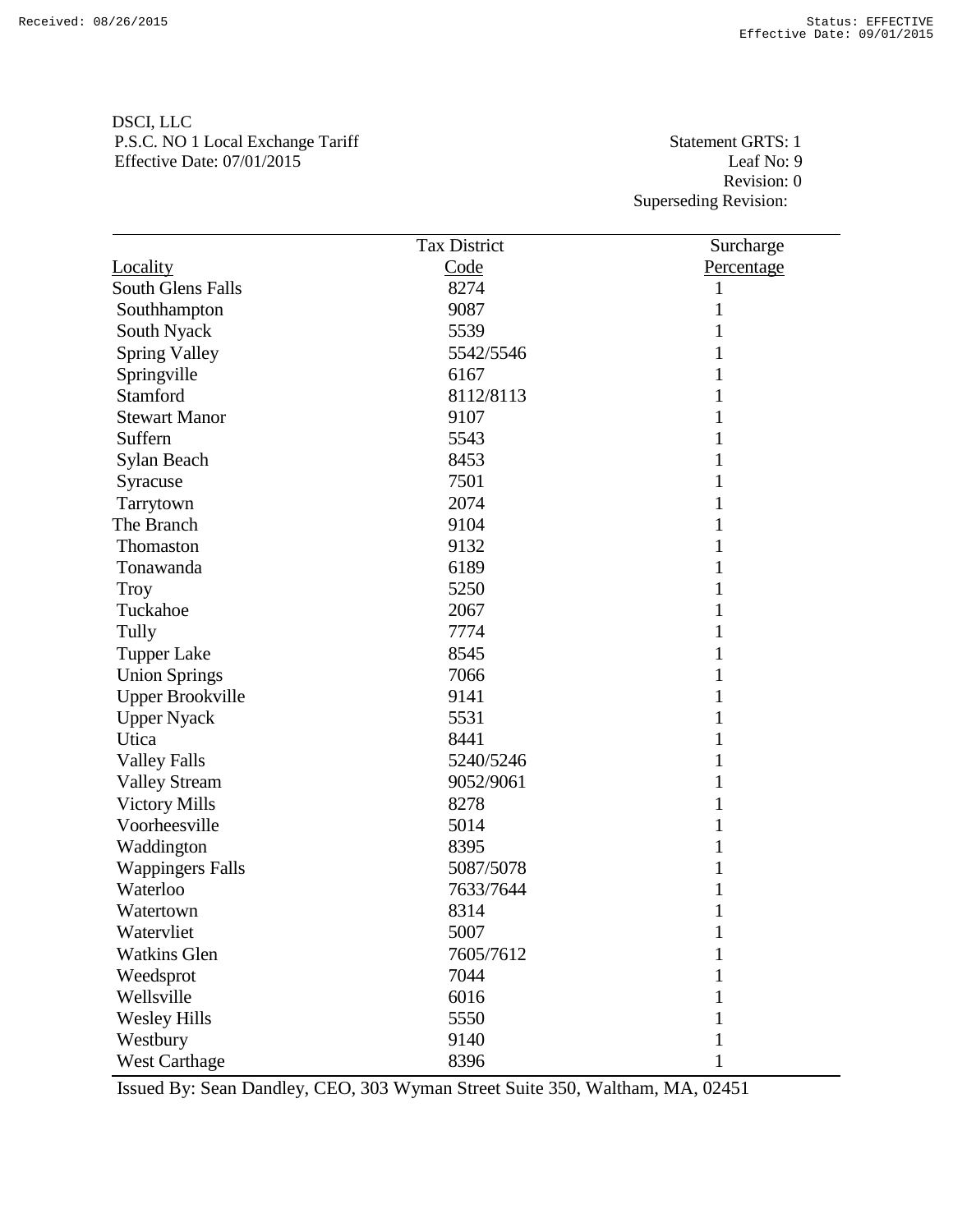DSCI, LLC

|                           | REVISION.           |                       |
|---------------------------|---------------------|-----------------------|
|                           |                     | Superseding Revision: |
|                           |                     |                       |
|                           | <b>Tax District</b> | Surcharge             |
| Locality                  | Code                | Percentage            |
| <b>West Hampton Beach</b> | 9115                |                       |
| <b>West Haverstraw</b>    | 5534                |                       |
| <b>White Plains</b>       | 2105                |                       |
| Williamsville             | 6153/6195           |                       |
| <b>Williston Park</b>     | 9058                |                       |
| Wolcott                   | 7840/7841           |                       |
| Woodridge                 | 5334                |                       |
| Woodsburgh                | 9065                |                       |
| Yonkers                   | 2107                | 3                     |
| Youngstown                | 6333                |                       |
|                           |                     |                       |

New York State Universal Service Fund Surcharge (if applicable)

Rate New York State Universal Service Fund Surcharge applied to each access line and trunk line on a monthly basis.

P.S.C. NO 1 Local Exchange Tariff Statement GRTS: 1 Effective Date: 07/01/2015 Leaf No: 10 Revision: 0

> Monthly Charge Per Line or Trunk  $\qquad$  \$ N/A